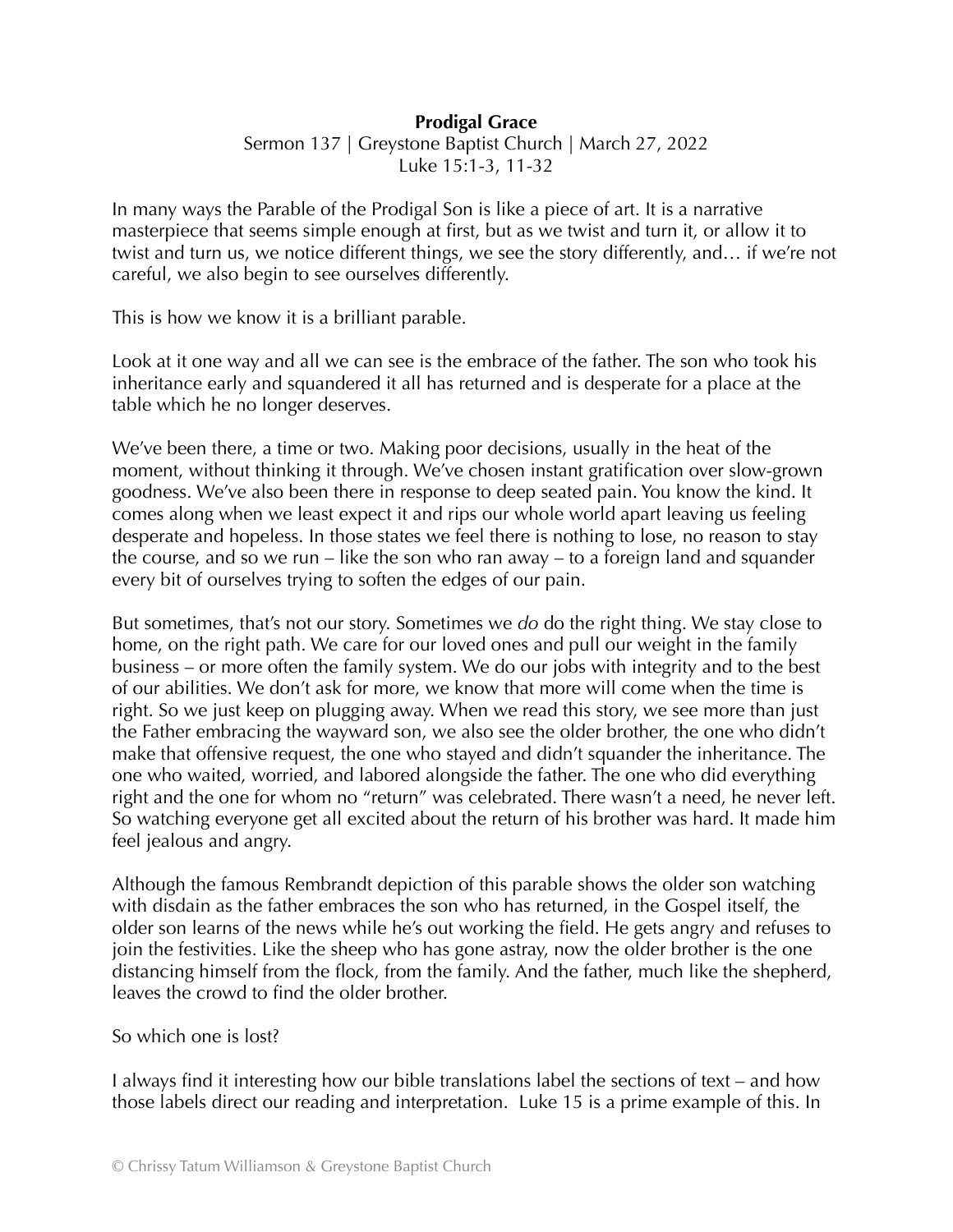the Greek, there are no sub-headings. So, this is just another section of the Gospel According to Luke. The section begins with the set up:

"Now all the tax collectors and sinners were coming near to listen to him. And the Pharisees and the scribes were grumbling and saying, 'This fellow welcomes sinners and eats with them…'"

Then Jesus tells them a parable in three parts: first, a lost sheep; second, a lost coin; and third a lost son. But my Bible doesn't delineate the three parts in such a way. I wonder if yours is the same? Mine labels them: *The Parable of the Lost Sheep, The Parable of the Lost Coin, and The Parable of the Prodigal and His Brother.*

Where did that word prodigal come from? It's not in the text. We were talking about lostness and found-ness and now we're using a different word, *prodigal.*

What's more, I don't know about you, but prodigal isn't a word I use in normal conversation. In fact, I'd wager that I really only use it when I'm talking about this story. So what does it mean? Where does it come from? And who (or what) is actually prodigal here?

Turns out, the word prodigal is a 16<sup>th</sup> century English word with Latin roots. In its earliest use, it described extravagance often to the point of being wasteful. By the 1590s the word was used to describe the younger son, the one who spent liberally and excessively, the one who squandered his wealth lavishly and without necessity.<sup>[1](#page-1-0)</sup> The shoe fits, right?

<span id="page-1-1"></span>But there's another actor here, another character in the parable who could also wear that prodigal shoe. There is another extravagant spender, another who extends (perhaps overly so) lavishly and without necessity. There is another who seems to have no hesitation about investing in a lost cause. Do you see where this is going? By definition, the prodigal son isn't the only prodigal here, he's just the one who deals in money. There is another prodigal who deals in grace.

Just look at how the father welcomes the returning son – he spotted his son far on the horizon, he lifted up his robes and took off running toward his son (quite an undignified move). Then, without hearing or speaking a word, he greets his son with a hug and a kiss. Again, not the most typical greeting, given their recent history. As soon as he can open his mouth the son chimes in with a litany of confession, he names his unworthiness, his disrespectful behavior, and his awareness that he deserves nothing from the father… he just wants to work on the farm to earn a place – not as a son, but as a hired hand.

But the father, deals extravagantly with grace. He spends it lavishly and without necessity. He is not concerned with merit or history, all that matters is that the son is home. And he says as much when he notices the older son is missing from the party.

<span id="page-1-0"></span><sup>&</sup>lt;sup>[1](#page-1-1)</sup> https://www.etymonline.com/word/prodigal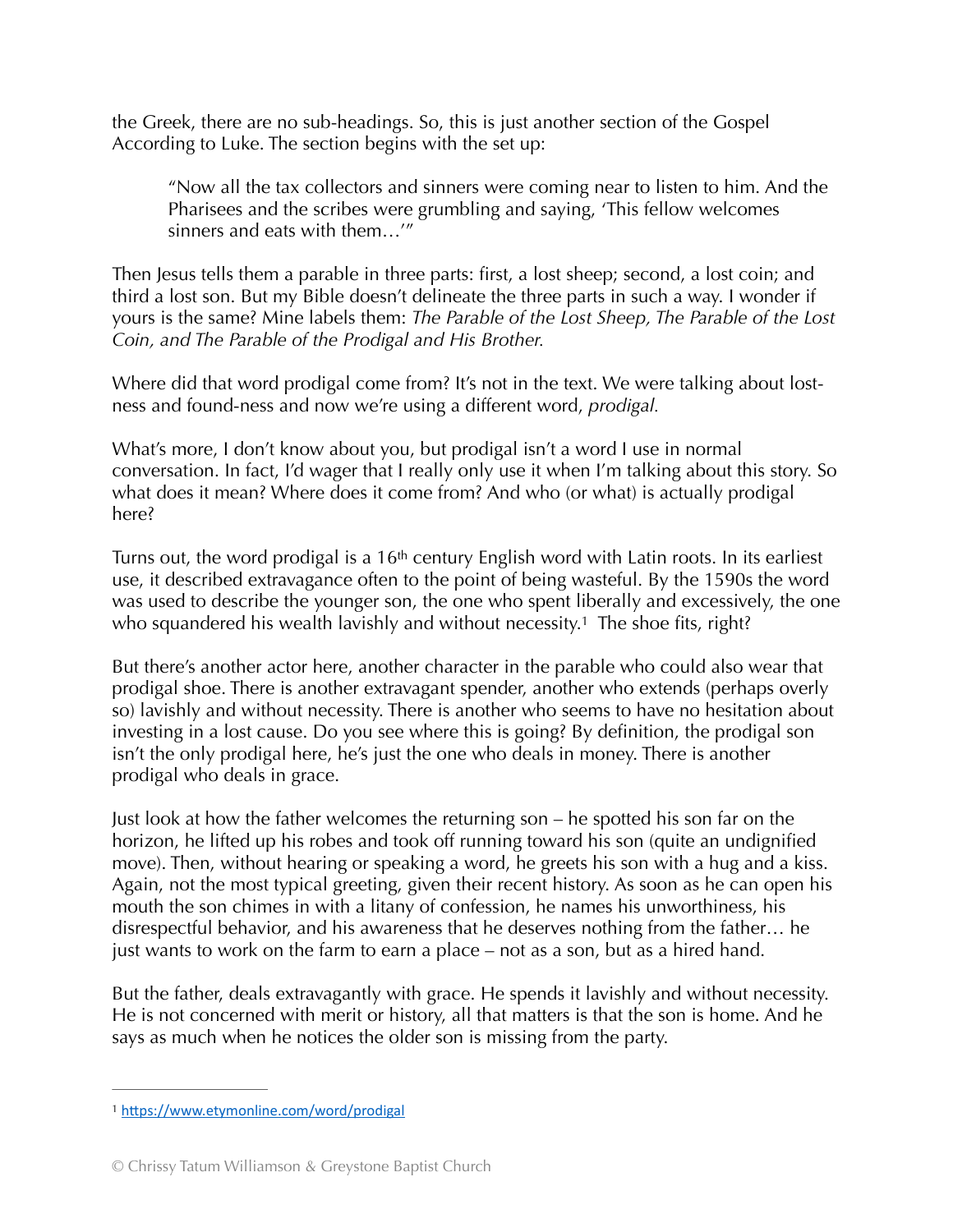"Son, you are always with me, and all that is mine is yours. But we had to celebrate and rejoice, because this brother of yours was dead and has come to life; he was lost and has been found."

It appears the case could be made that what we actually have is a story about two lost sons and a prodigal father. One who deals not in money or inheritance, but in grace.

<span id="page-2-1"></span>Maybe this prodigal father knew the same thing Richard Rohr talks about when he says that grace increases by usage[.](#page-2-0)<sup>[2](#page-2-0)</sup> God gives each of us a little bit and then God hides to see if we will use it. And every time we do, he says, it keeps going a little further. And if we don't use the grace that God has given to us, then we do not understand grace at all and therefore we cannot allow grace to anyone else either.

God gives us each a little gift of grace, accepting us as we are with all of our flaws and imperfections, and then God hides to see if we will use it.

Before you write off the idea of this divine game of hide and seek, consider that Rohr isn't the first to describe God's activity in such a way. The mystics of the Medieval period wrote about it often saying: God is there, love is there… grace is there, but it is not always apparent, until you act on it.

There's a leap of faith involved.

One might even say, there is risk involved.

What happens if grace is extended and not reciprocated? What if it isn't appreciated or even received? What kind of investment is that for the giver?

If the Richard Rohr, the mystics, and St. Luke the Evangelist are right, it makes no difference at all.

Because once grace is given… it can't help but expand and multiply… doubling over its efforts and popping up in all kinds of unexpected and probably unsavory areas…

Grace is prodigal like that.

And if you or I hope to be regular players in this grace-full game of hide and seek then we might have to take the risk to "live ourselves into a new way of thinking" about this world and about our neighbors who live with us in it. Did you catch that? "Live ourselves into a new way of thinking" it's what Rohr says *grace* looks like in action. Rather than the conventional way of "thinking ourselves into a new way of living", when we live ourselves into a new way of thinking we take risks and we can love those who we once thought unlovable, we can find solutions to problems we once thought unsolvable, we can welcome those we once thought we'd never feel at home with, we can understand those

<span id="page-2-0"></span><sup>&</sup>lt;sup>[2](#page-2-1)</sup> https://www.theworkofthepeople.com/cooperating-with-grace